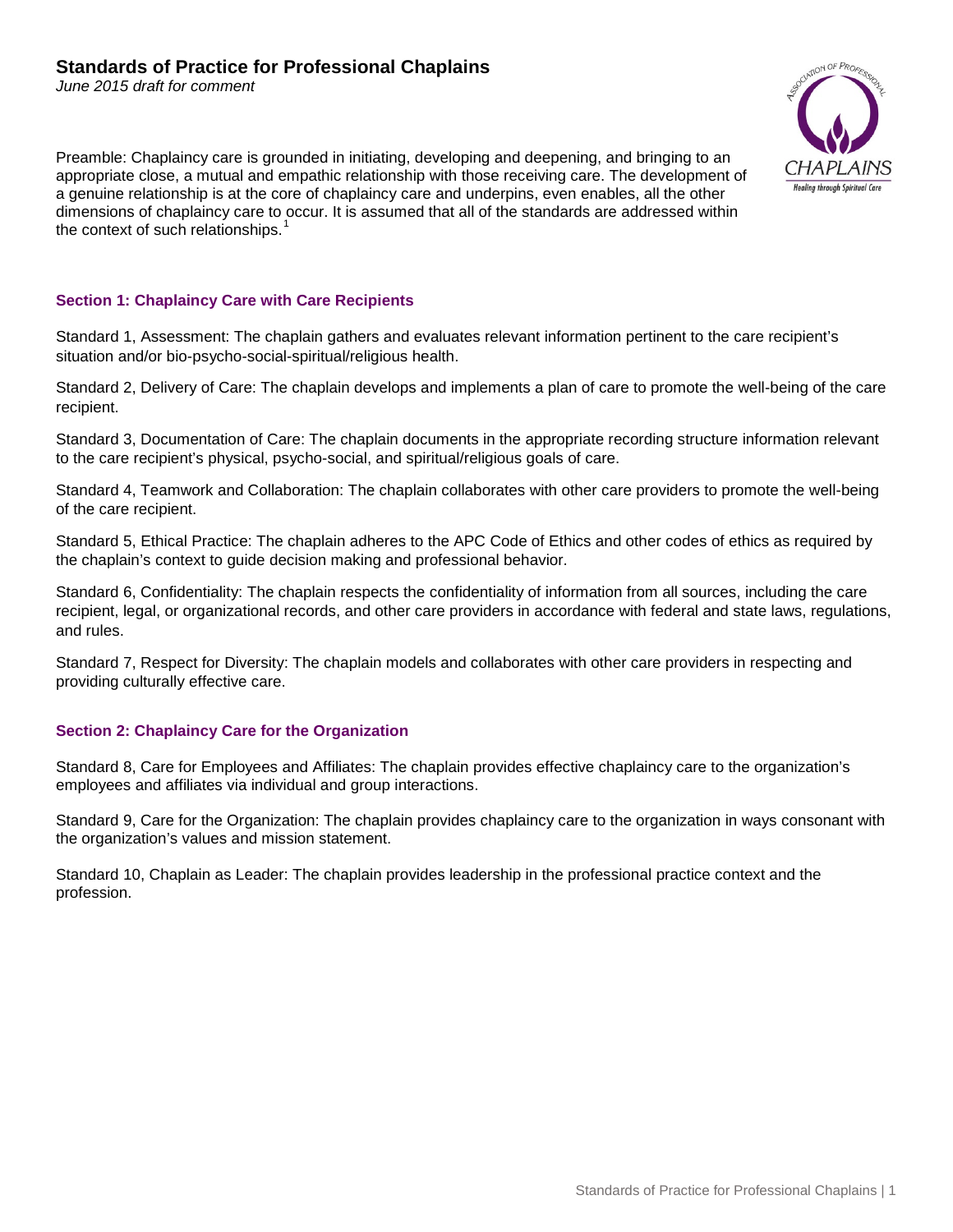## **Section 3: Maintaining Competent Chaplaincy Care**

Standard 11, Continuous Quality Improvement: The chaplain seeks and creates opportunities to enhance the quality of chaplaincy care practice as understood within the chaplain's context.

Standard 12, Research: The chaplain remains informed of relevant developments in evidenced-based and best practices in chaplaincy care through reading and reflecting on the current research and professional practice; and, where practical, collaborates, or provides leadership on research studies.

Standard 13, Knowledge and Continuing Education: The chaplain takes responsibility for continued professional development and demonstrates a working knowledge of current theory and practice as appropriate to the chaplain's context.

Standard 14, Technology: The chaplain uses appropriate technology to enhance delivery of care and advance the work of the profession.

Standard 15, Business Acumen: The chaplain values and utilizes business principles and practices appropriate to the chaplain's role in the organization.

#### **HISTORY**

Chaplains of diverse faith traditions have provided spiritual and religious care in a variety of contexts for centuries. Those settings have included the military, schools, various healthcare organizations<sup>[2](#page-3-1)</sup>, and other places of work. As the profession has matured there have been a series of documents developed to guide chaplains in their work. An early example of such a document among healthcare chaplains grew out of a 1939 address by Chaplain Russell Dicks from Presbyterian Hospital in Chicago. He delivered the address at the annual meeting of American Protestant Hospital Association (APHA). He gave a lecture entitled, "The Work of the Chaplain in a General Hospital." This speech influenced the APHA to appoint a committee to write standards for chaplaincy and to appoint Dicks as chair. The standards were adopted at the 1940 APHA annual meeting.<sup>[3](#page-3-2)</sup>

Over the years these initial standards were revised. As the chaplaincy groups matured they established standards for becoming certified as chaplains. In 200[4](#page-3-3), major North American chaplaincy, counseling, and education groups<sup>4</sup> met as the Council on Collaboration, forerunner of the Spiritual Care Collaborative<sup>[5](#page-3-4)</sup>, and affirmed the foundational documents that included *Common Standards for Professional Chaplaincy,* which are certification *competencies* and a *Common Code of Ethics for Chaplains, Pastoral Counselors, Pastoral Educators and Students*. [6](#page-3-5)

In 2008, the Association of Professional Chaplains' (APC) Commission on Quality in Pastoral Services brought together leaders in healthcare chaplaincy to work toward consensus about standards. The first work group focused on minimal but essential standards of practice for board certified chaplains<sup>[7](#page-3-6)</sup> in acute care hospitals. Standards of practice are authoritative statements that describe broad responsibilities for which practitioners are accountable, "reflect the values and priorities of the profession," and "provide direction for professional … practice and a framework for the evaluation of practice."[8](#page-3-7) Models in social work and nursing, as well as models in Australian and Canadian chaplaincy, informed this work and provided catalysts for identifying and briefly explicating standards of practice. These standards were accepted by the Association of Professional Chaplains in 2010 as *Standards of Practice for Professional Chaplains in Acute Care Settings*. [9](#page-3-8)

Out of recognition of the important and distinctive work professional chaplains do in other contexts, the APC Quality in Chaplaincy Care Committee convened subsequent work groups to create additional context-specific standards of practice documents. Their work produced Standards of Practice for Professional Chaplains in Long-term Care Settings in 2012<sup>[10](#page-3-9)</sup> and *Standards of Practice for Professional Chaplains in Hospice and Palliative Care in 2014.<sup>[11](#page-3-10)</sup>* 

Then, in the fall of 2014 the APC Quality in Chaplaincy Care Committee shifted their approach. This grew out of the recognition that the three previous standards of practice documents were remarkably similar. This was judged to be evidence of common standards of practice for professional chaplains across all of the varied contexts in which they serve. Though there are certainly ways those standards are uniquely formed by context, the committee proposed the creation of a new *Standards of Practice for Professional Chaplains*. A task force of professional chaplains from a variety of backgrounds and contexts was enlisted to draft this document.<sup>[12](#page-3-11)</sup> The plan was for subsequent context-specific documents to supplement this description of qualities and skills common to all professional chaplains.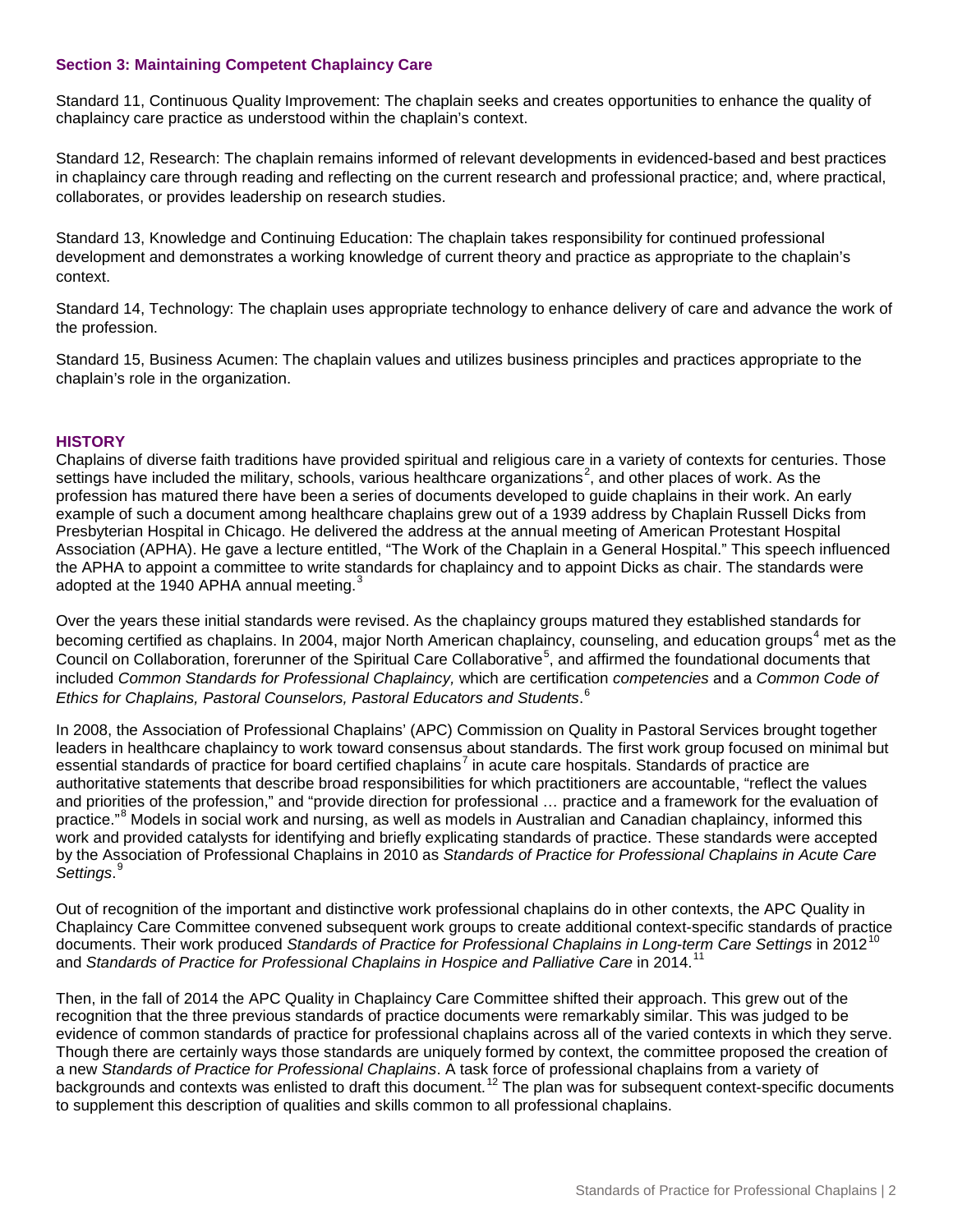## **ACCOUNTABILITY**

This *Standards of Practice for Professional Chaplains* document is a fluid document that will change as chaplaincy continues to mature and as situations change. It is a project of the APC Quality in Chaplaincy Care Committee, which is responsible for the promotion and maintenance of the document.

#### **GLOSSARY**

**APC Code of Ethics.** Gives expression to the basic values and standards of the profession, guides decision making and professional behavior, provides a mechanism for professional accountability, and informs the public as to what they should expect from professionals.<sup>[13](#page-3-12)</sup>

**best practice.** Refers to a technique, method, or process that is more effective at delivering a particular outcome or a better outcome than another technique, method, or process. Best practices are demonstrated by becoming more efficient or more effective. They reflect a means of exceeding the minimal standard of practice.

**care provider.** Any volunteer, friend, family, or professional who provides care to the care recipient.

**care recipient.** A person who receives chaplaincy care from a chaplain. [14](#page-3-13)

**chaplain.** Throughout the standards of practice, "chaplain" refers to associate or board certified chaplains who have met all of the requirements of the *Common Standards for Professional Chaplains*. [15](#page-3-14)

**chaplaincy care.** Care provided by a chaplain or by a student in an accredited Clinical Pastoral Education program including spiritual, emotional, religious, pastoral, ethical, and/or existential care. [16](#page-3-15)

*Common Standards for Professional Chaplains* **(a.k.a. certification competencies).** These competencies define what knowledge, skills, and training are required to be a professional chaplain.

**evidence-based chaplaincy care.** Chaplaincy care based on the integration of the best research evidence with one's professional expertise and knowledge of care recipient values. This normally follows a five step process consisting of 1) development of a care question, 2) a literature search for evidence of efficacy, 3) critical appraisal of article(s), 4) summary of evidence found and determination of adequacy, and 5) development of a care recommendation.

**intervention.** Any act, with or without words, originating in the chaplain's assessment, offered or intended for another's healing or well-being.

**plan of care.** A plan intended for another's healing or well-being based on the needs, hopes, and resources of the care recipient.<sup>[17](#page-3-16)</sup>

**quality improvement.** A management philosophy that emphasizes an ongoing effort to improve the effectiveness and efficiency of processes and products.

**religion.** "An organized system of beliefs, practices, rituals and symbols designed (a) to facilitate closeness to the sacred or transcendent (God, higher power or ultimate truth/reality) and (b) foster an understanding of one's relationship and responsibility to others in living together in a community."<sup>[18](#page-3-17)</sup>

**research.** A systematic investigation, including research development, testing, and evaluation, designed to develop or contribute to generalizable knowledge.<sup>1</sup>

**spiritual assessment.** An in-depth ongoing process of active listening to a care recipient's story as it unfolds in a relationship with a professional chaplain, and summarizing the needs and resources that emerge in that process. The summary includes a plan of care with expected beneficial outcomes.<sup>[20](#page-3-19)</sup>

**spirituality.** "Spirituality is the aspect of humanity that refers to the way individuals seek and express meaning and purpose, and the way they experience their connectedness to the moment, to self, to others, to nature, and to the significant or sacred."<sup>[21](#page-3-20)</sup>

**standards of practice.** Authoritative statements that describe broad responsibilities for which practitioners are accountable, "reflect the values and priorities of the profession," and "provide direction for professional … practice and a framework for the evaluation of practice."<sup>[22](#page-3-21)</sup> They describe a function, action, or process that is directed toward the care recipient to contribute to the shared goal(s) of the care recipient and care providers.